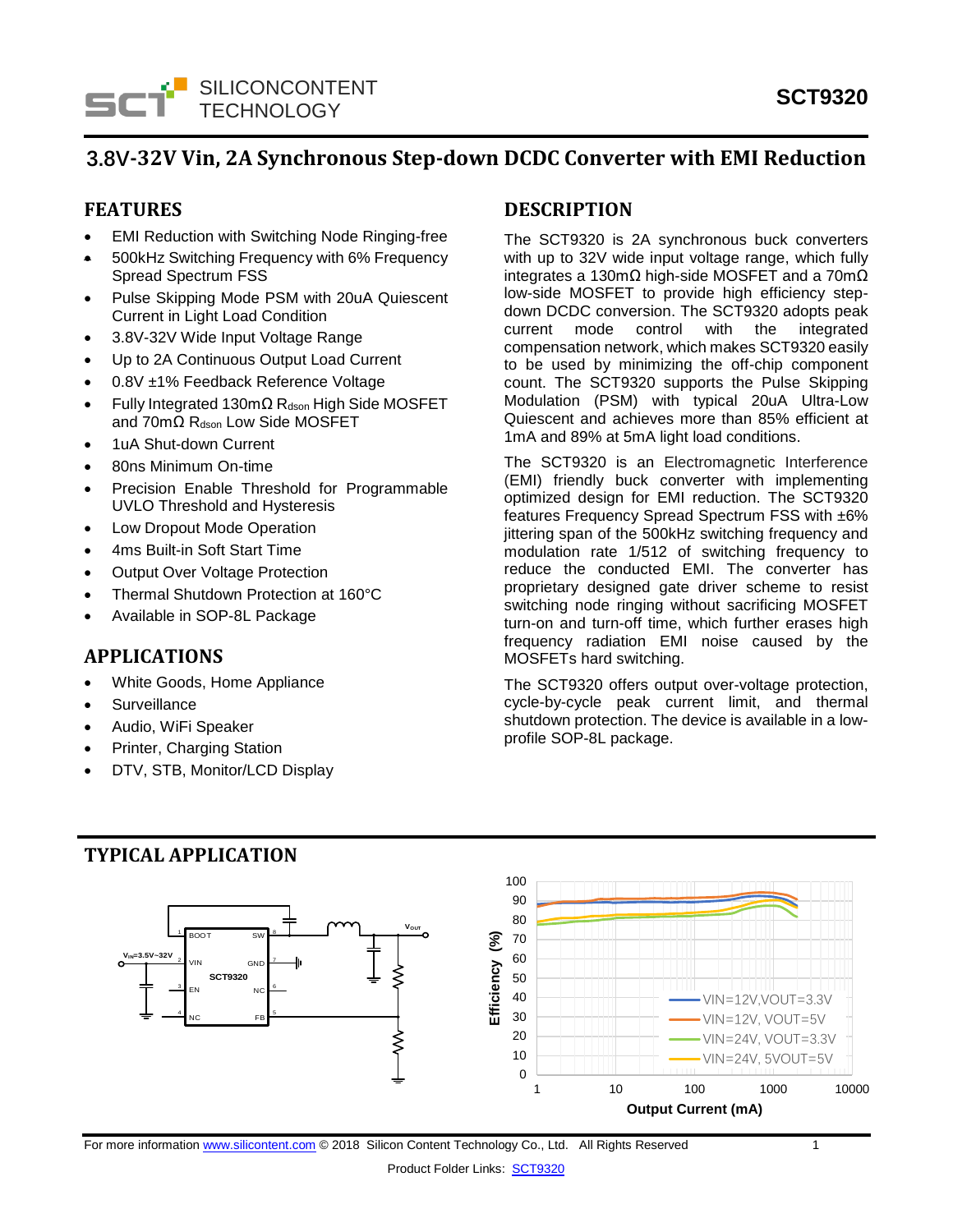

# **REVISION HISTORY**

NOTE: Page numbers for previous revisions may differ from page numbers in the current version.

Revision 1.0: Release to Market

Revision 1.1: Update description in Typical Application

# **DEVICE ORDER INFORMATION**

| <b>PART NUMBER</b>                                   | <b>PACKAGE MARKING</b> | <b>PACKAGE DISCRIPTION</b> |  |  |
|------------------------------------------------------|------------------------|----------------------------|--|--|
| SCT9320STD                                           | 9320                   | SOP-8L                     |  |  |
| 1) For Tape & Reel, Add Suffix R (e.g. SCT9320STDR). |                        |                            |  |  |

### **ABSOLUTE MAXIMUM RATINGS**

Over operating free-air temperature unless otherwise noted<sup>(1)</sup>

| <b>DESCRIPTION</b>                            | <b>MIN</b> | <b>MAX</b> | <b>UNIT</b> |
|-----------------------------------------------|------------|------------|-------------|
| <b>BOOT</b>                                   | $-0.3$     | 40         | V           |
| VIN, SW, EN                                   | $-0.3$     | 34         | V           |
| FB                                            | $-0.3$     | 5.5        | V           |
| Operating junction temperature <sup>(2)</sup> | -40        | 125        | C           |
| Storage temperature T <sub>STG</sub>          | -65        | 150        |             |

# **PIN CONFIGURATION**



Top View: SOP-8L, Plastic

(1) Stresses beyond those listed under Absolute Maximum Rating may cause device permanent damage. The device is not guaranteed to function outside of its Recommended Operation Conditions.

(2) The IC includes over temperature protection to protect the device during overload conditions. Junction temperature will exceed 150°C when over temperature protection is active. Continuous operation above the specified maximum operating junction temperature will reduce lifetime

# **PIN FUNCTIONS**

| <b>NAME</b> | NO.           | <b>PIN FUNCTION</b>                                                                                                                                                                                                                                                                                             |  |
|-------------|---------------|-----------------------------------------------------------------------------------------------------------------------------------------------------------------------------------------------------------------------------------------------------------------------------------------------------------------|--|
| <b>BOOT</b> |               | Power supply for the high-side power MOSFET gate driver. Must connect a 0.1uF<br>or greater ceramic capacitor between BOOT pin and SW node.                                                                                                                                                                     |  |
| <b>VIN</b>  | $\mathcal{P}$ | Power supply input. Must be locally bypassed.                                                                                                                                                                                                                                                                   |  |
| EN          | 3             | Enable logic input. Floating the pin enables the device. This pin supports high<br>voltage input up to VIN supply to be connected VIN directly to enable the device<br>automatically. The device has precision enable thresholds 1.18V rising / 1.1V<br>falling for programmable UVLO threshold and hysteresis. |  |
| <b>FB</b>   | 5             | Buck converter output feedback sensing voltage. Connect a resistor divider from<br>VOUT to FB to set up output voltage. The device regulates FB to the internal<br>reference of 0.8V typical.                                                                                                                   |  |
| NC.         | 4, 6          | Not connected.                                                                                                                                                                                                                                                                                                  |  |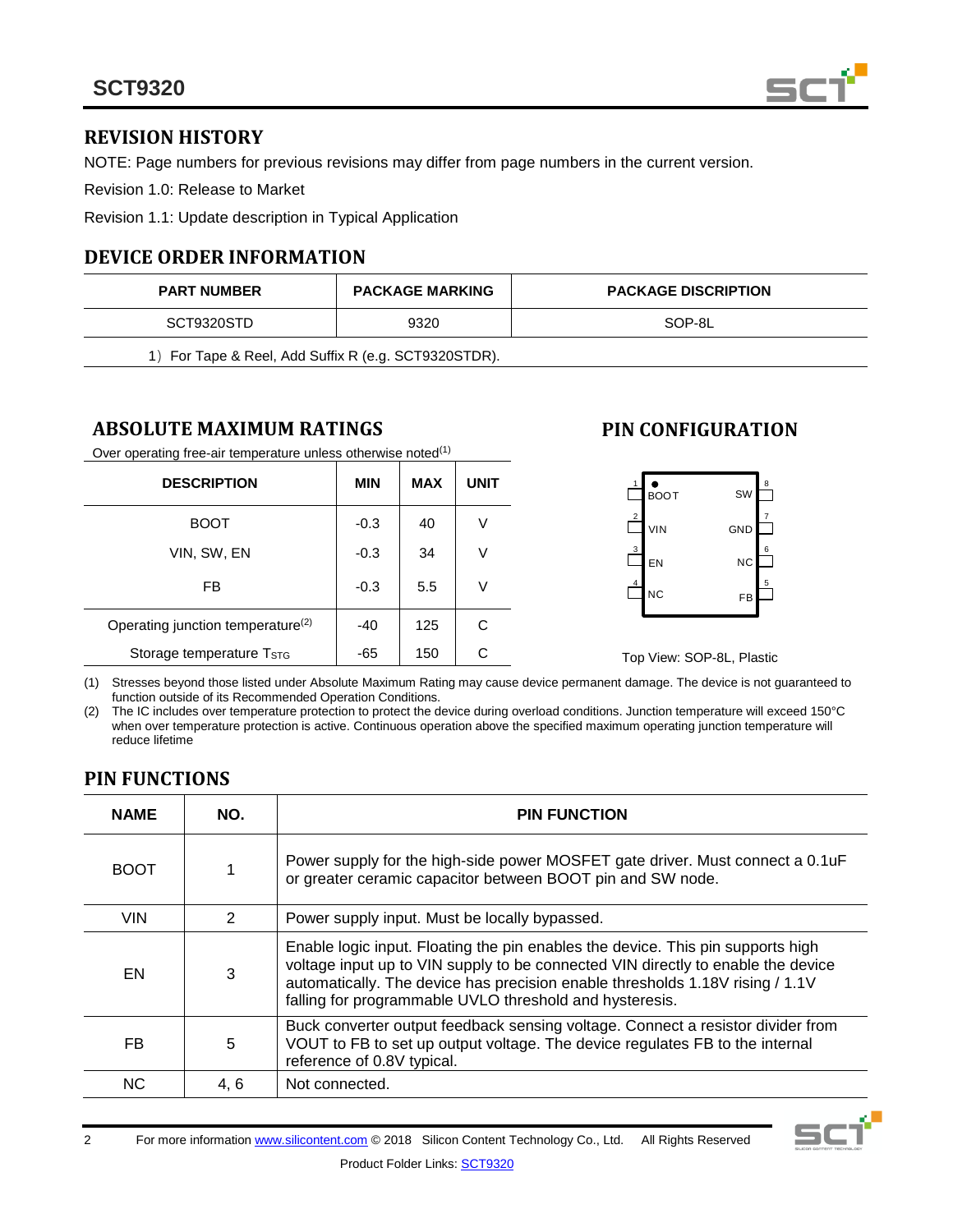

| GND | Power ground. Must be soldered directly to ground plane. |
|-----|----------------------------------------------------------|
| SW  | Switching node of the buck converter.                    |

### **RECOMMENDED OPERATING CONDITIONS**

Over operating free-air temperature range unless otherwise noted

| <b>PARAMETER</b> | <b>DEFINITION</b>              | <b>MIN</b> | <b>MAX</b> | UNIT   |
|------------------|--------------------------------|------------|------------|--------|
| Vın              | Input voltage range            | 3.8        | ົດ<br>ັ້   |        |
|                  | Operating junction temperature | -40        | 125        | $\sim$ |

### **ESD RATINGS**

| <b>PARAMETER</b> | <b>DEFINITION</b>                                                                                              | <b>MIN</b> | <b>MAX</b> | <b>UNIT</b> |
|------------------|----------------------------------------------------------------------------------------------------------------|------------|------------|-------------|
| V <sub>ESD</sub> | Human Body Model (HBM), per ANSI-JEDEC-JS-001-<br>2014 specification, all pins $(1)$                           | $-2$       | +2         | kV          |
|                  | Charged Device Model (CDM), per ANSI-JEDEC-JS-002-<br>2014 specification, all pins <sup><math>(1)</math></sup> | $-0.5$     | $+0.5$     | kV          |

(1) HBM and CDM stressing are done in accordance with the ANSI/ESDA/JEDEC JS-001-2014 specification

# **THERMAL INFORMATION**

| <b>PARAMETER</b> | <b>THERMAL METRIC</b>                      | SOP-8L | <b>UNIT</b> |
|------------------|--------------------------------------------|--------|-------------|
| Reja             | Junction to ambient thermal resistance (1) | 90     | °C/W        |
| Rejc             | Junction to case thermal resistance (1)    | 39     |             |

(1) SCT provides R<sub>θJA</sub> and R<sub>θJC</sub> numbers only as reference to estimate junction temperatures of the devices. R<sub>θJA</sub> and R<sub>θJC</sub> are not a characteristic of package itself, but of many other system level characteristics such as the design and layout of the printed circuit board (PCB) on which the SCT9320 is mounted, and external environmental factors. The PCB board is a heat sink that is soldered to the leads and thermal pad of the SCT9320. Changing the design or configuration of the PCB board changes the efficiency of the heat sink and therefore the actual  $R_{\theta JA}$  and  $R_{\theta JC}$ .

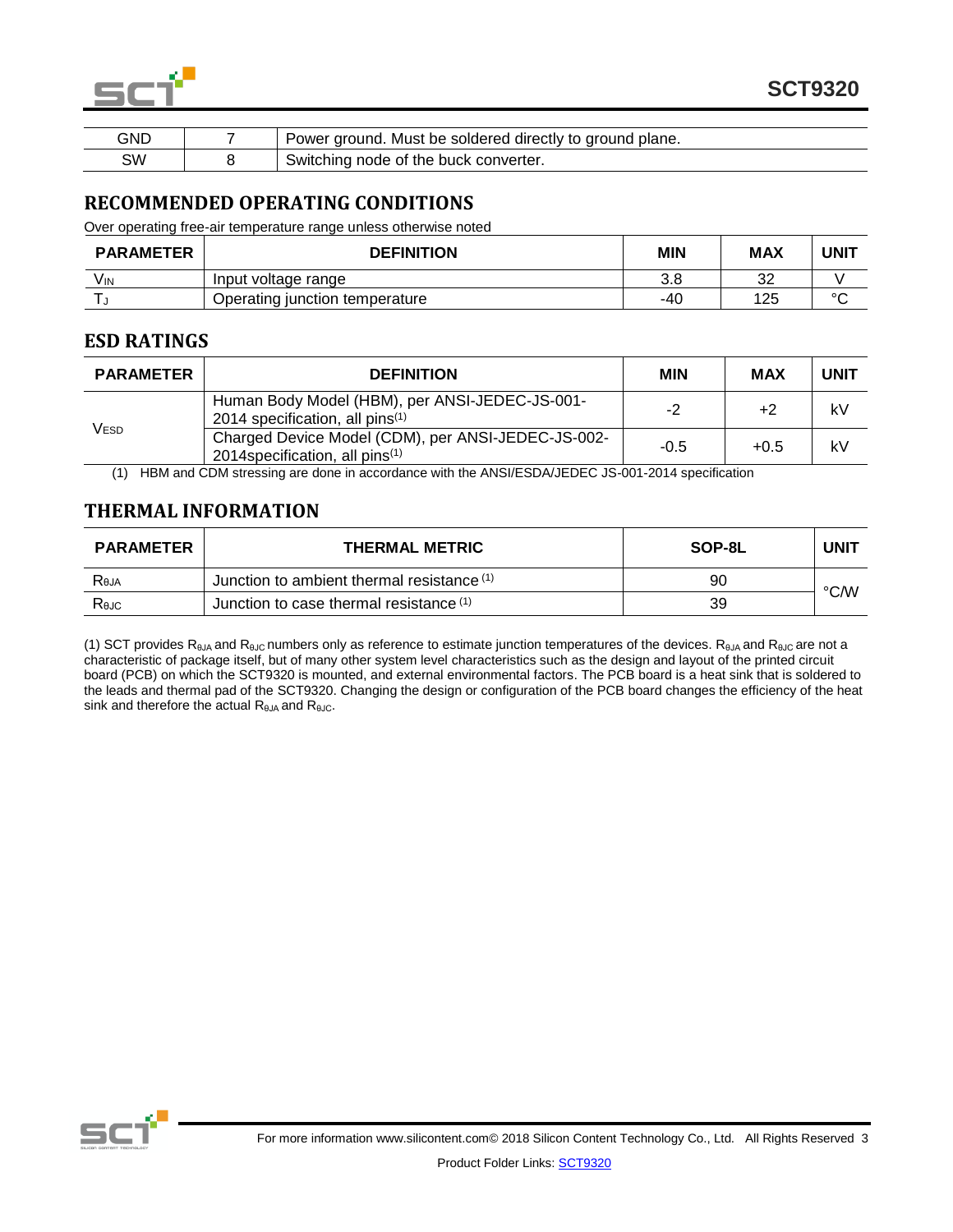

# **ELECTRICAL CHARACTERISTICS**

V<sub>IN</sub>=12V, T<sub>J</sub>=-40°C~125°C, typical values are tested under 25°C.

| <b>SYMBOL</b>              | <b>PARAMETER</b>                            | <b>TEST CONDITION</b>                                           | <b>MIN</b> | <b>TYP</b>       | <b>MAX</b>     | <b>UNIT</b>     |
|----------------------------|---------------------------------------------|-----------------------------------------------------------------|------------|------------------|----------------|-----------------|
|                            | <b>Power Supply and Output</b>              |                                                                 |            |                  |                |                 |
| <b>V<sub>IN</sub></b>      | Operating input voltage                     |                                                                 | 3.8        |                  | 32             | $\vee$          |
| VIN UVLO                   | Input UVLO                                  | V <sub>IN</sub> rising                                          |            | 3.5              | 3.7            | $\vee$          |
|                            | Hysteresis                                  |                                                                 |            | 420              |                | mV              |
| <b>I</b> sp                | Shutdown current                            | EN=0, No load, VIN=12V                                          |            | 1                | 3              | uA              |
| lo                         | Quiescent current                           | EN=floating, No load, No<br>switching. VIN=12V. BST-<br>$SW=5V$ |            | 20               |                | uA              |
|                            | <b>Enable, Soft Start and Working Modes</b> |                                                                 |            |                  |                |                 |
| V <sub>EN_H</sub>          | Enable high threshold                       |                                                                 |            | 1.18             | 1.25           | $\vee$          |
| $V_{EN\_L}$                | Enable low threshold                        |                                                                 | 1.03       | 1.1              |                | V               |
| <b>IEN</b>                 | Enable pin input current                    | $EN=1V$                                                         | 1          | 1.5              | $\overline{2}$ | uA              |
| <b>IEN_HYS</b>             | Enable pin hysteresis current               | $EN=1.5V$                                                       |            | 4                |                | uA              |
| <b>Power MOSFETs</b>       |                                             |                                                                 |            |                  |                |                 |
| R <sub>DSON</sub> H        | High side FET on-resistance                 |                                                                 |            | 130              |                | $m\Omega$       |
| R <sub>DSON</sub> L        | Low side FET on-resistance                  |                                                                 |            | 70               |                | $m\Omega$       |
|                            | <b>Feedback and Error Amplifier</b>         |                                                                 |            |                  |                |                 |
| <b>VFB</b>                 | Feedback Voltage                            |                                                                 | 0.792      | 0.8              | 0.808          | $\vee$          |
| <b>Current Limit</b>       |                                             |                                                                 |            |                  |                |                 |
| <b>ILIM HSD</b>            | HSD peak current limit                      |                                                                 | 2.5        | 2.8              | 3.1            | $\mathsf A$     |
| <b>ILIM LSD</b>            | LSD valley current limit                    |                                                                 | 2.8        | 3.2              | 3.6            | A               |
| <b>Switching Frequency</b> |                                             |                                                                 |            |                  |                |                 |
| F <sub>sw</sub>            | Switching frequency                         | VIN=12V, VOUT=5V                                                | 450        | 500              | 550            | kHz             |
| t <sub>ON_MIN</sub>        | Minimum on-time                             |                                                                 |            | 80               |                | ns              |
| <b>F</b> JITTER            | FSS jittering span                          |                                                                 |            | ±6               |                | $\%$            |
| <b>Soft Start Time</b>     |                                             |                                                                 |            |                  |                |                 |
| tss                        | Internal soft-start time                    |                                                                 |            | 4                |                | ms              |
| <b>Protection</b>          |                                             |                                                                 |            |                  |                |                 |
| Vovp                       | Output OVP threshold                        | Vout rising                                                     |            | 110              |                | $\%$            |
|                            | Hysteresis                                  |                                                                 |            | 5                |                | $\%$            |
| $T_{HIC\_W}$               | OCP hiccup wait time                        |                                                                 |            | $\overline{512}$ |                | Cycles          |
| $THIC_R$                   | OCP hiccup restart time                     |                                                                 |            | 8192             |                | Cycles          |
| T <sub>SD</sub>            | Thermal shutdown threshold<br>Hysteresis    | T <sub>J</sub> rising                                           |            | 160<br>25        |                | $\rm ^{\circ}C$ |
|                            |                                             |                                                                 |            |                  |                |                 |

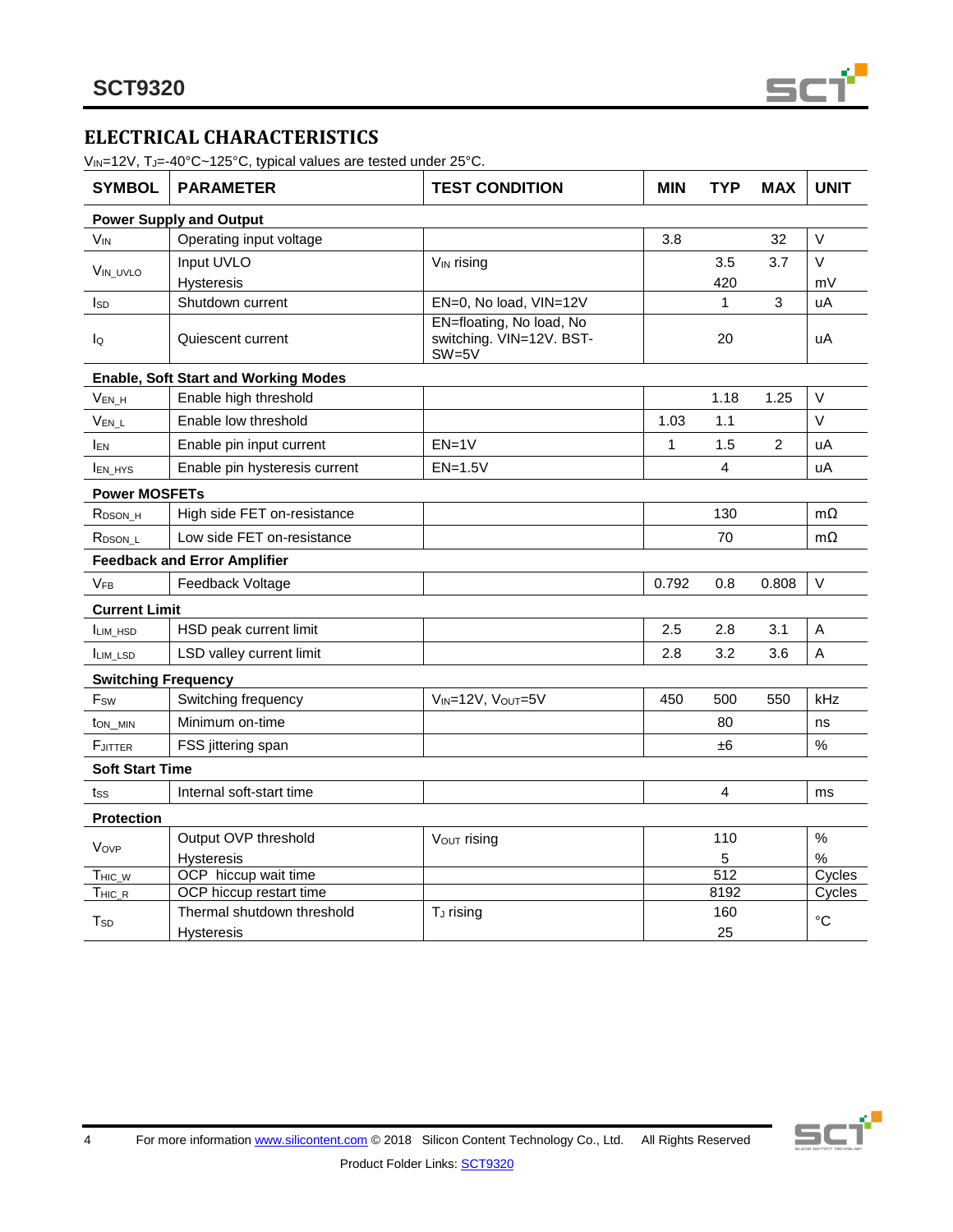

# **SCT9320**

### **TYPICAL CHARACTERISTICS**





Figure 3. Shut-down Current vs Temperature Figure 4. Quiescent Current vs Temperature





Figure 1. SCT9320 Efficiency, Vin=12V Figure 2. SCT9320 Efficiency, Vin=24V







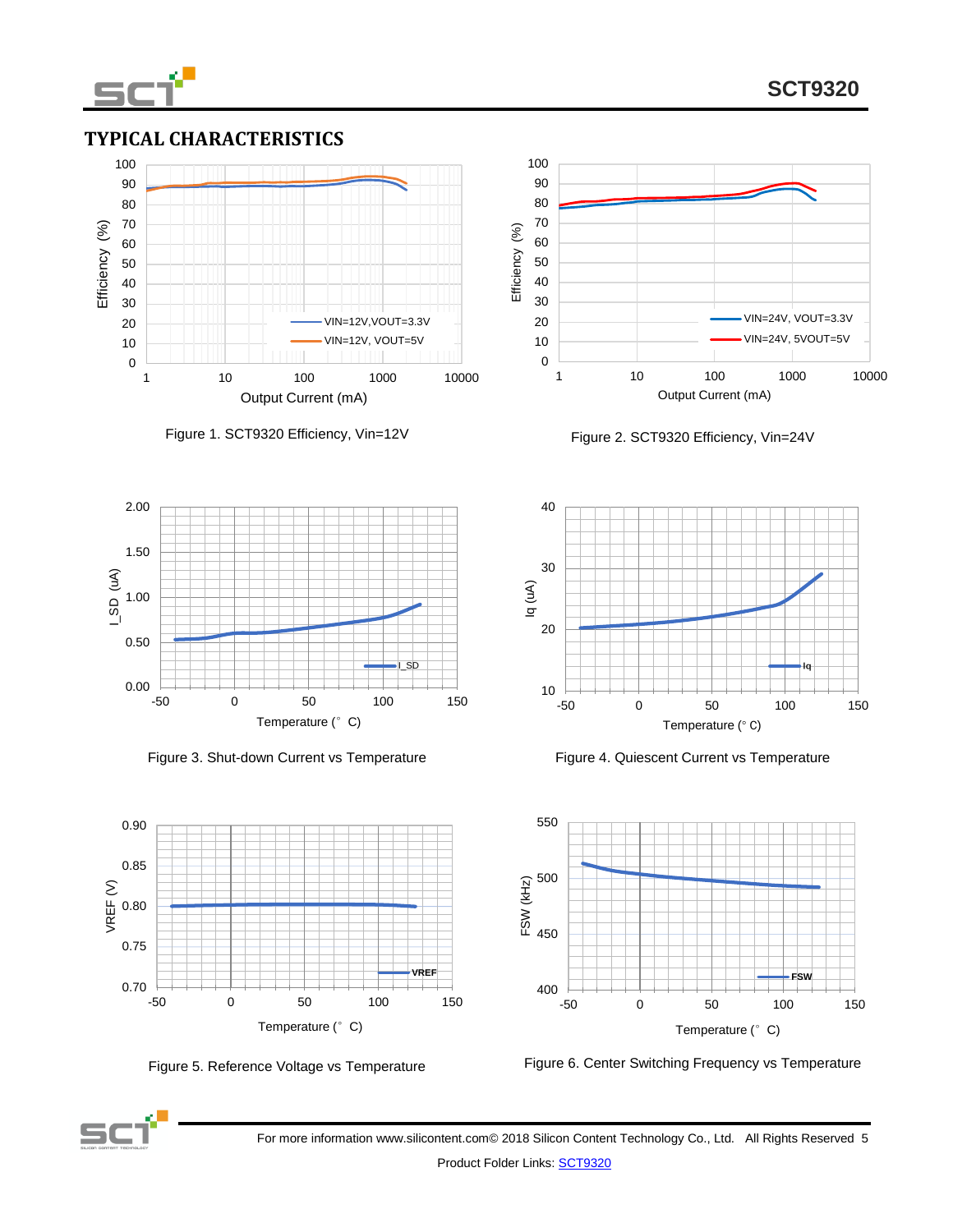







2.9  $\overline{=}$ <br>-50 -50 0 50 100 150 Temperature(°C)

**UVLO RISING UVLO FALLING**

3.0 3.1 3.2 S 3.3<br>≧ 3.2

3.4 3.5 3.6





SC

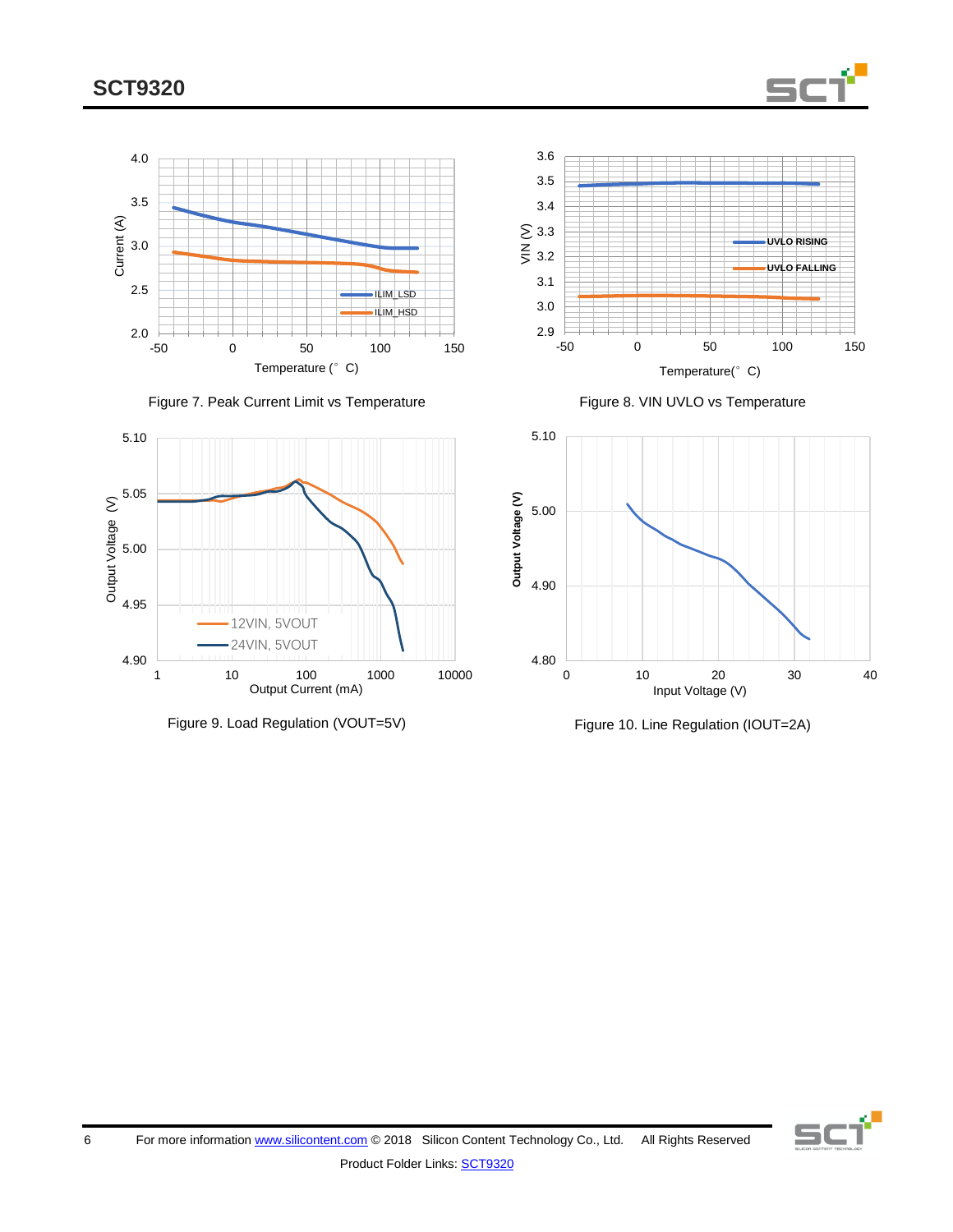

# **FUNCTIONAL BLOCK DIAGRAM**



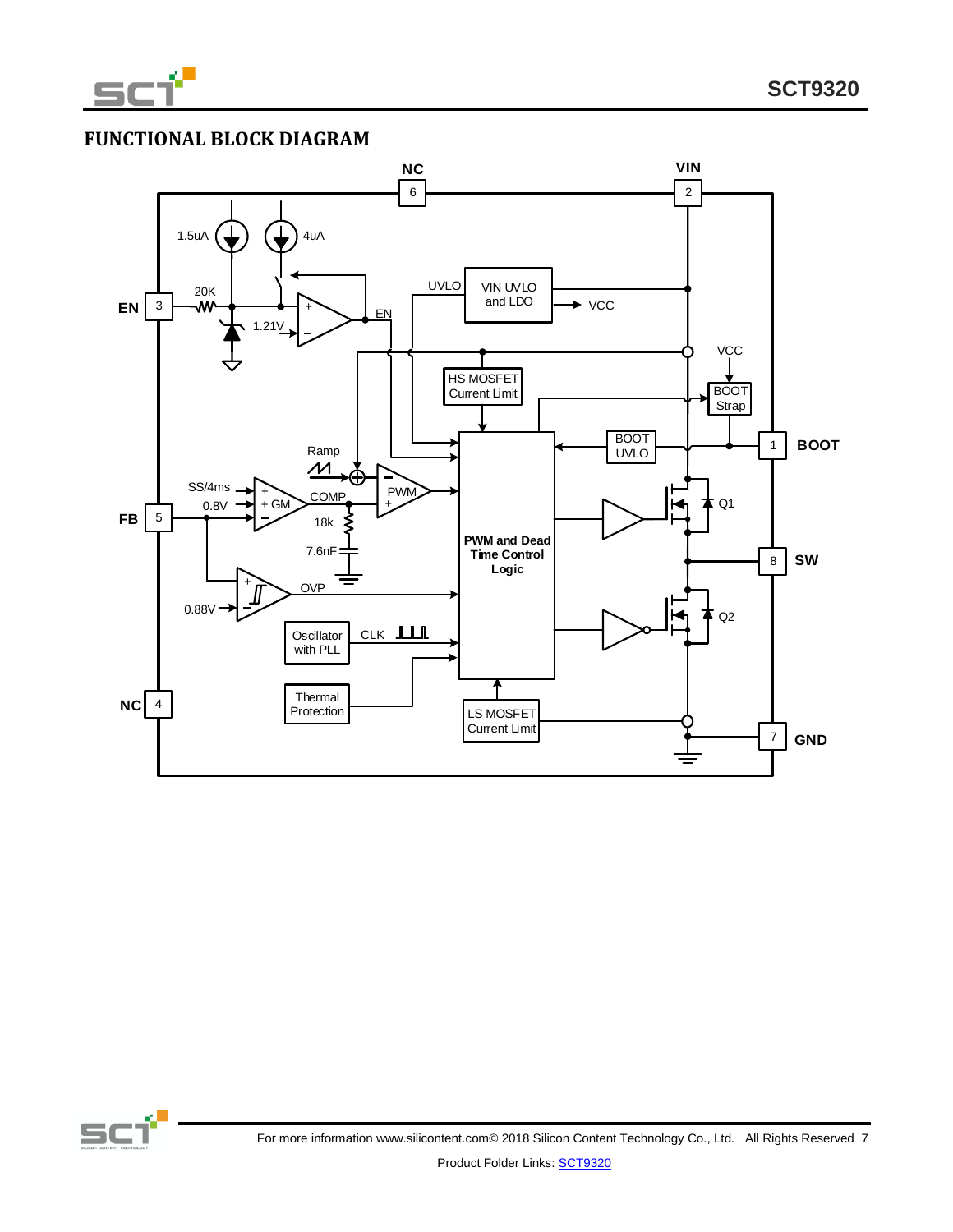# **OPERATION**

#### **Overview**



The SCT9320 device is 3.8V-32V input, 2A output, EMI friendly, fully integrated synchronous buck converters. The device employs fixed frequency peak current mode control. An internal clock with 500kHz frequency initiates turning on the integrated high-side power MOSFET Q1 in each cycle, then inductor current rises linearly and the converter charges output cap. When sensed voltage on high-side MOSFET peak current rising above the voltage of internal COMP (see functional block diagram), the device turns off high-side MOSFET Q1 and turns on low-side MOSFET Q2. The inductor current decreases when MOSFET Q2 is ON. In the next rising edge of clock cycle, the low-side MOSFET Q2 turns off. This repeats on cycle-by-cycle based.

The peak current mode control with the internal loop compensation network and the built-in 4ms soft-start simplify the SCT9320 footprints and minimize the off-chip component counts.

The error amplifier serves the COMP node by comparing the voltage on the FB pin with an internal 0.8V reference voltage. When the load current increases, a reduction in the feedback voltage relative to the reference raises COMP voltage till the average inductor current matches the increased load current. This feedback loop well regulates the output voltage. The device also integrates an internal slope compensation circuitry to prevent sub-harmonic oscillation when duty cycle is greater than 50% for a fixed frequency peak current mode control.

The quiescent current of SCT9320 is 20uA typical under no-load condition and no switching. When disabling the device, the supply shut down current is only 1μA. The SCT9320 works at Pulse Skipping Mode PSM to further increase the power efficiency in light load condition, hence the power efficiency can be achieved up to 88% at 5mA load condition.

The SCT9320 implements the Frequency Spread Spectrum FSS modulation spreading of ±6% centered 500kHz switching frequency. FSS improves EMI performance by not allowing emitted energy to stay in any one receiver band for a significant length of time. The converter has optimized gate driver scheme to achieve switching node voltage ringing-free without sacrificing the MOSFET switching time to further damping high frequency radiation EMI noise.

The hiccup mode minimizes power dissipation during prolonged output overcurrent or short conditions. The hiccup wait time is 512 cycles and the hiccup restart time is 8192 cycles. The SCT9320 device also features full protections including cycle-by-cycle high-side MOSFET peak current limit, over-voltage protection, and over-temperature protection.

#### **VIN Power**

The SCT9320 is designed to operate from an input voltage supply range between 3.8V to 32V, at least 0.1uF decoupling ceramic cap is recommended to bypass the supply noise. If the input supply locates more than a few inches from the converter, an additional electrolytic or tantalum bulk capacitor or with recommended 22uF may be required in addition to the local ceramic bypass capacitors.

#### **Under Voltage Lockout UVLO**

The SCT9320 Under Voltage Lock Out (UVLO) default startup threshold is typical 3.5V with VIN rising and shutdown threshold is 3.1V with VIN falling. The more accurate UVLO threshold can be programmed through the precision enable threshold of EN pin.

#### **Enable and Start up**

When applying a voltage higher than the EN high threshold (typical 1.18V/rise), the SCT9320 enables all functions

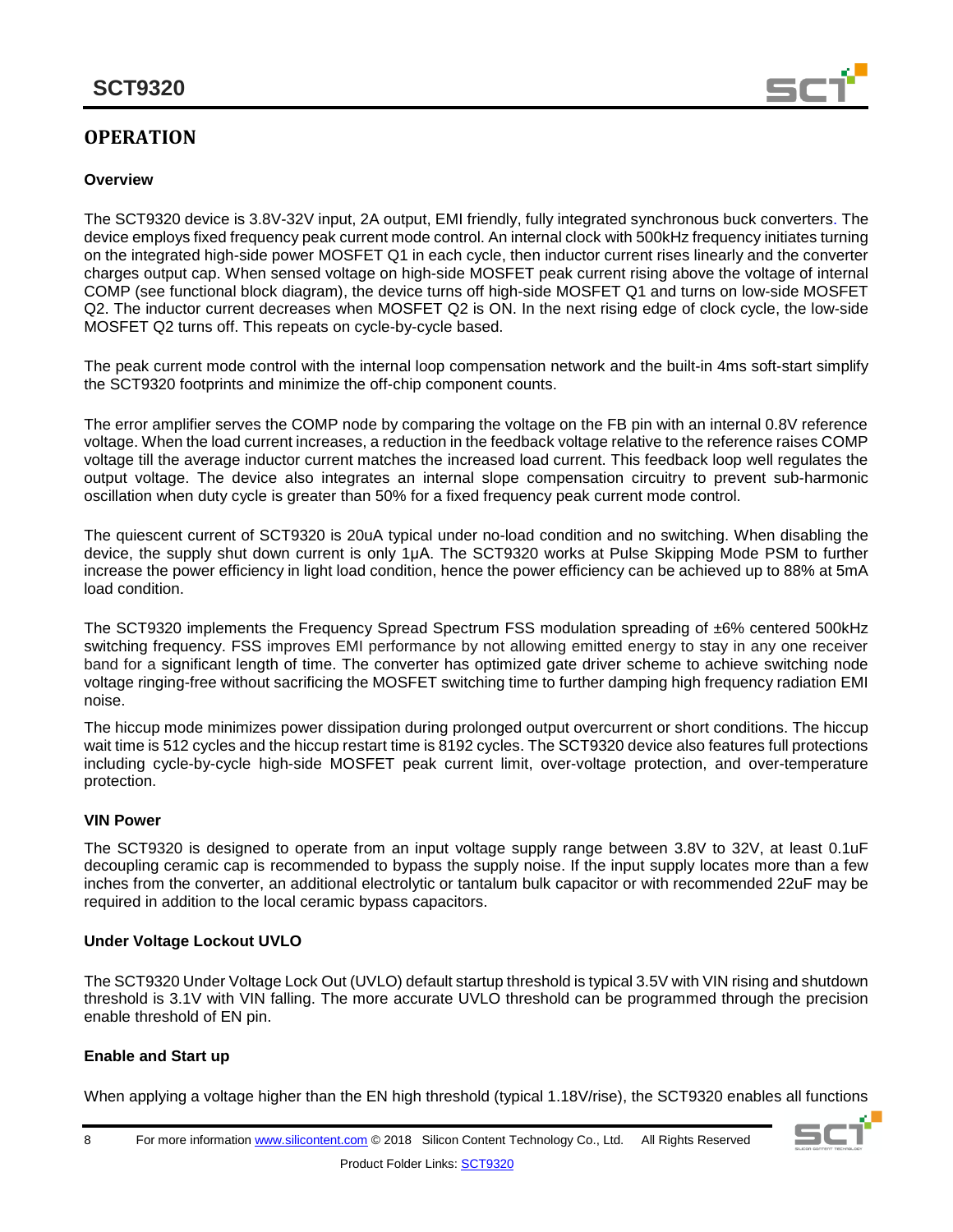

and the device starts soft-start phase. The SCT9320 has the built in 4ms soft-start time to prevent the output overshoot and inrush current. When EN pin is pulled low, the internal SS net will be discharged to ground. Buck operation is disabled when EN voltage falls below its lower threshold (typically 1.1V/fall).

An internal 1.5uA pull up current source connected from internal LDO power rail to EN pin guarantees that floating EN pin automatically enables the device. For the application requiring higher VIN UVLO voltage than the default setup, there is a 4uA hysteresis pull up current source on EN pin which configures the VIN UVLO voltage with an off-chip resistor divider R3 and R4, shown in Figure 11. The resistor divider R3 and R4 are calculated by equation (1) and (2).

EN pin is a high voltage pin and can be directly connected to VIN to automatically start up the device with VIN rising to its internal UVLO threshold.



Figure 11. Adjustable VIN UVLO

$$
R3 = \frac{V_{start}\left(\frac{V_{ENE}}{V_{ENE}}\right) - V_{Stop}}{I_1 \left(1 - \frac{V_{ENE}}{V_{ENE}}\right) + I_2}
$$
\n
$$
(1)
$$

$$
R4 = \frac{R_3 \times V_{ENF}}{V_{Stop} - V_{ENF} + R_3(I_1 + I_2)}
$$
\n(2)

Where:

 Vstart: Vin rise threshold to enable the device Vstop: Vin fall threshold to disable the device  $I_1=1.5$ uA  $I_2=4uA$ VENR=1.18V VEMF=1.1V

#### **EMI Reduction with Frequency Spread Spectrum and Switching Node Ringing-free**

In some applications, the system EMI test must meet EMI standards EN55011 and EN55022. To improve EMI performance, SCT9320 adopts Frequency Spread Spectrum (FSS) to spread the switching noise over a wider band and therefore reduces conducted and radiated interference peak amplitude at particular frequency. The SCT9320 features 500kHz switching frequency with spreading frequency of +/-6% and modulation rate 1/512



For more information www.silicontent.com© 2018 Silicon Content Technology Co., Ltd. All Rights Reserved 9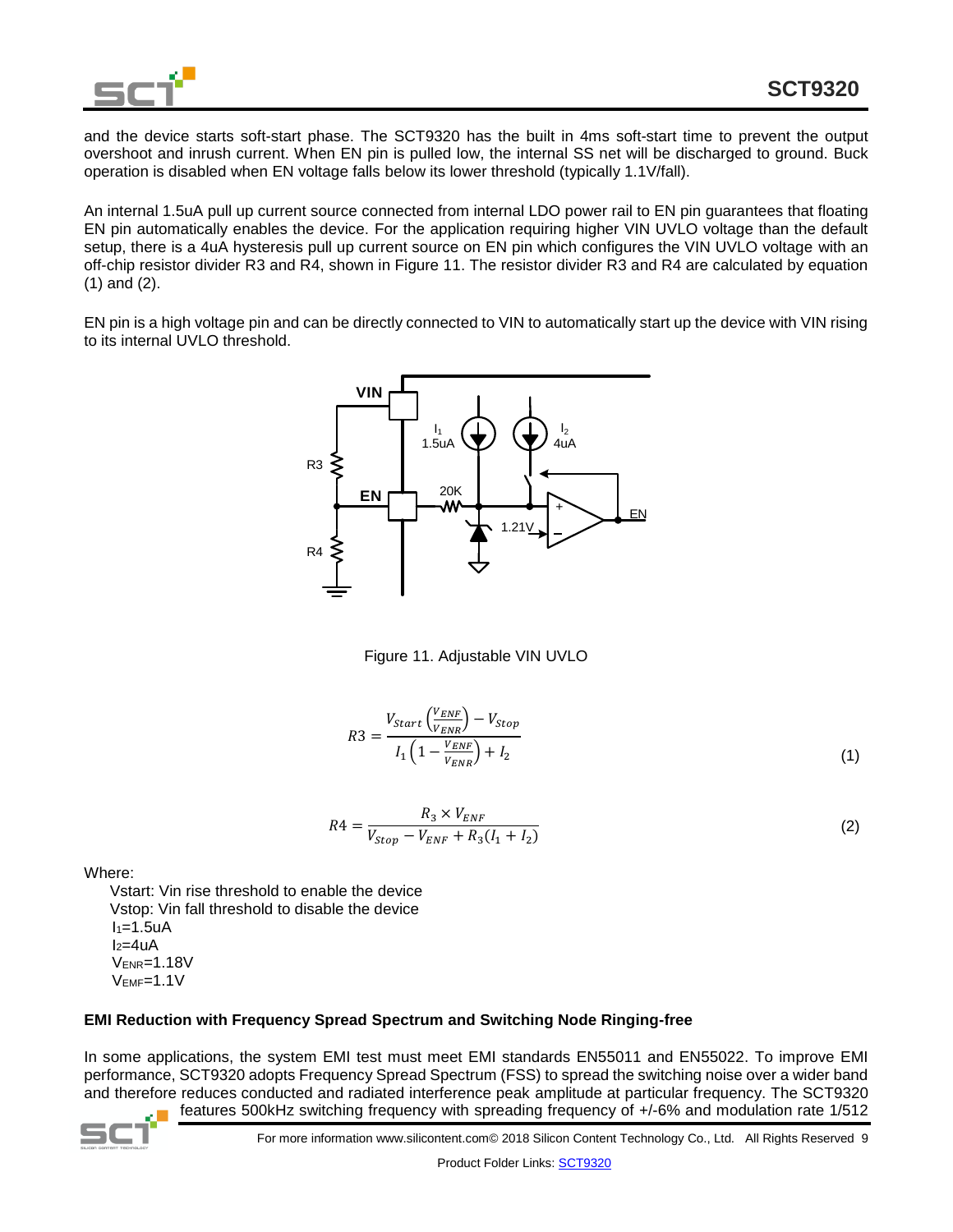

of switching frequency. The FSS technique effectively decreases the EMI noise by spreading the switching frequency from fixed 500kHz to a range 517kHz ~ 583kHz. As a result, the harmonic wave amplitude is reduced and the harmonic wave band is wider.

In buck converter, the switching node ringing amplitude and cycles are critical especially related to the high frequency radiation EMI noise. The SCT9320 implements the multi-level gate driver speed technique to achieve the switching node ringing-free without scarifying the switching node rise/fall slew rate and power efficiency of the converter. The switching node ringing amplitude and cycles are damped by the built-in MOSFETs gate driving technique (SCT Patented Proprietary Design). The switching node zoomed in wave form is shown in Figure 12.





#### **Peak Current Limit and Hiccup Mode**

The SCT9320 has cycle-by-cycle peak current limit with sensing the internal high side MOSFET Q1 current during overcurrent condition. While the Q1 turns on, its conduction current is monitored by the internal sensing circuitry. Once the high-side MOSFET Q1 current exceeds the limit, it turns off immediately. If the Q1 over current time exceeds 512 switching cycles (hiccup waiting time), the buck converter enters hiccup mode and shuts down. After 8192 cycles off, the buck converter restarts to power up. The hiccup modes reduce the power dissipation in over current condition.

#### **Over Voltage Protection and Minimum On-time**

Both SCT9320 features buck converter output over voltage protection (OVP). If the output feedback pin voltage exceeds110% of feedback reference voltage (0.8V), the converter stops switching immediately. When the output feedback pin voltage drops below 105% of feedback reference voltage, the converter resumes to switching. The OVP function prevents the connected output circuitry damaged from un-predictive overvoltage. Featured feedback overvoltage protection also prevents dynamic voltage spike to damage the circuitry at load during fast loading transient.

The high-side MOSFET Q1 has minimum on-time 80ns typical limitation. While the device operates at minimum ontime, further increasing VIN results in pushing output voltage beyond regulation point. With output feedback over voltage protection, the converter skips pulse by turning off high-side MOSFET Q1 and prevents output running away higher to damage the load.

#### **PSM Working Modes**

In heavy load condition, the SCT9320 forces the device operating at forced Pulse Width Modulation (PWM) mode. When the load current decreasing, the internal COMP net voltage decreases as the inductor current down. With the load current further decreasing, the COMP net voltage decreases and be clamped at a voltage corresponding to the 450mA peak inductor current. When the load current approaches zero, the SCT9320 enter Pulse Skipping Mode (PSM) mode to increase the converter power efficiency at light load condition. When the inductor

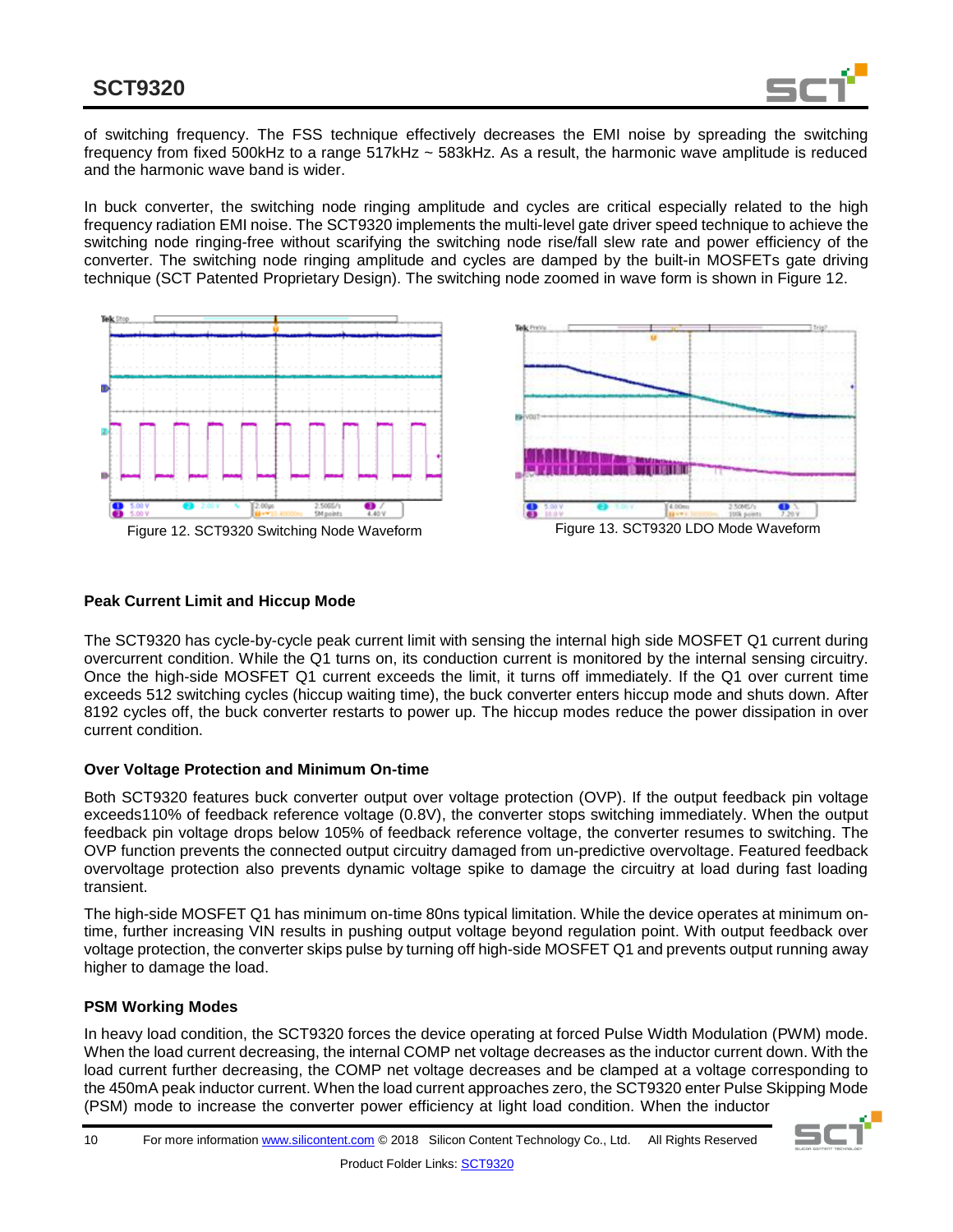

current decreases to zero, zero-cross detection circuitry on high-side MOSFET Q1 forces the Q1 off till the beginning of the next switching cycle. The buck converter does not sink current from the load when the output load is light and converter works in PSM mode.

#### **Bootstrap Voltage Regulator**

An external bootstrap capacitor between BST and SW pin powers floating high-side power MOSFET gate driver. The bootstrap capacitor voltage is charged from an integrated voltage regulator when high-side power MOSFET is off and low-side power MOSFET is on.

The floating supply (BST to SW) UVLO threshold is 2.7V rising and hysteresis of 350mV. When the converter operates with high duty cycle or prolongs in sleep mode for certain long time, the required time interval to recharging bootstrap capacitor is too long to keep the voltage at bootstrap capacitor sufficient. When the voltage across bootstrap capacitor drops below 2.35V, BST UVLO occurs. The SCT9320 intervenes to turn on low side MOSFET periodically to refresh the voltage of bootstrap capacitor to guarantee operation over a wide duty range.

#### **Low Drop-out Regulation**

To support the application of small voltage-difference between Vout and Vin, the Low Drop Out (LDO) Operation is implemented by the SCT9320. The Low Drop Out Operation is triggered automatic when the off time of the highside power MOSFET exceeds the minimum off time limitation.

In low drop out operation, high-side MOSFET remains ON as long as the BST pin to SW pin voltage is higher than BST UVLO threshold. When the voltage from BST to SW drops below 2.35V, the high-side MOSFET turns off and low-side MOSFET turns on to recharge bootstrap capacitor periodically in the following several switching cycles. Only 100ns of low side MOSFET turning on in each refresh cycle minimizes the output voltage ripple. Low-side MOSFET may turn on for several times till bootstrap voltage is charged to higher than 2.7V for high-side

MOSFET working normally. Then high-side MOSFET turns on and remains on until bootstrap voltage drops to trigger bootstrap UVLO again. Thus, the effective duty cycle of the switching regulator during Low Drop-out LDO operation can be very high even approaching 100% as shown in Figure 13.

During ultra-low voltage difference of input and output voltages, i.e. the input voltage ramping down to power down, the output can track input closely thanks to LDO operation mode.

#### **Thermal Shutdown**

Once the junction temperature in the SCT9320 exceeds 160°C, the thermal sensing circuit stops converter switching and restarts with the junction temperature falling below 125°C. Thermal shutdown prevents the damage on device during excessive heat and power dissipation condition.

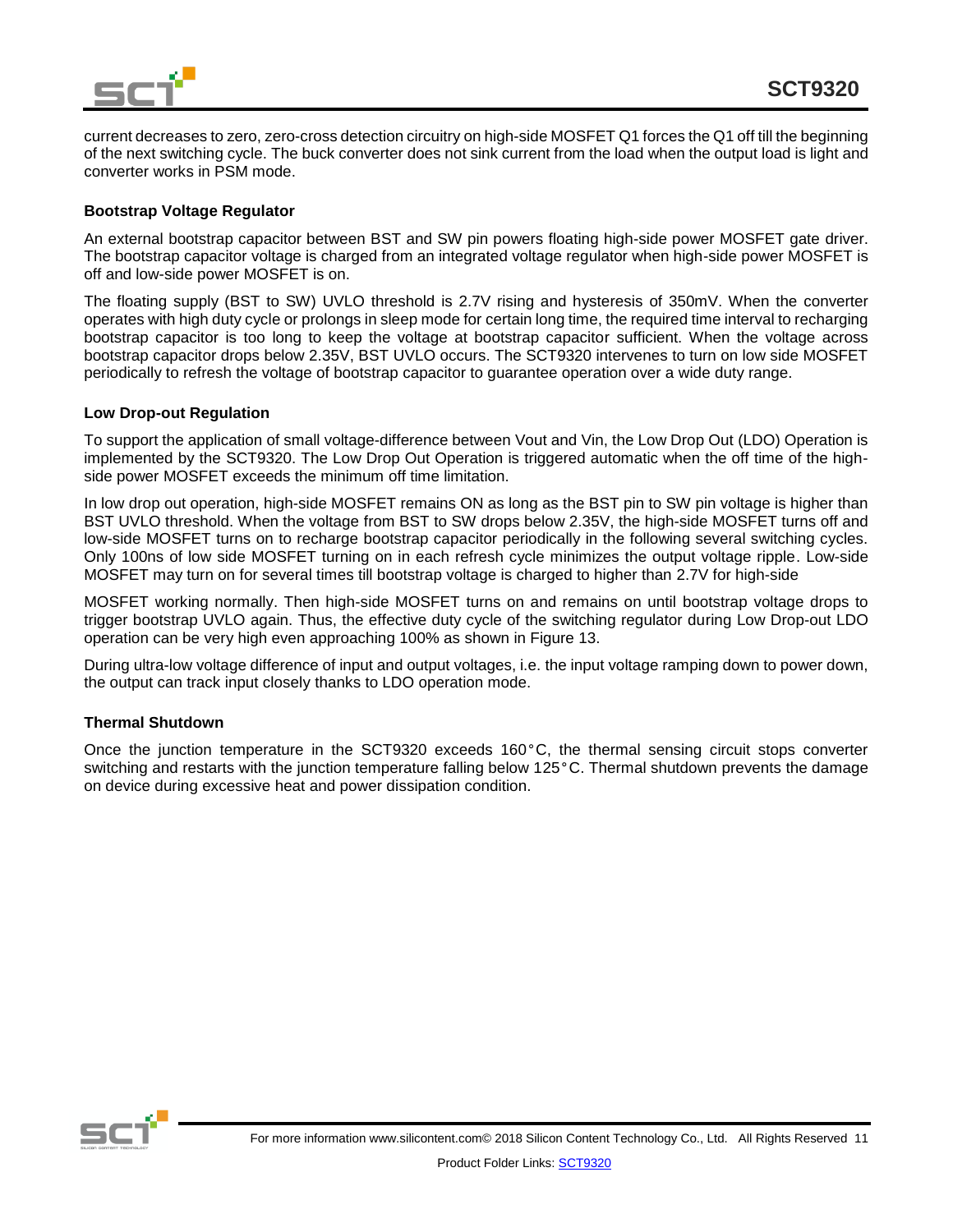

# **APPLICATION INFORMATION**

### **Typical Application**



|  |  |  |  |  | Figure 14. 24V Input, 5V/2A Output |
|--|--|--|--|--|------------------------------------|
|--|--|--|--|--|------------------------------------|

#### **Design Parameters**

| <b>Design Parameters</b>             | <b>Example Value</b> |
|--------------------------------------|----------------------|
| Input Voltage                        | 24V                  |
| Output Voltage                       | 5٧                   |
| <b>Output Current</b>                | 2Α                   |
| Output voltage ripple (peak to peak) | ±0.3V                |
| <b>Switching Frequency</b>           | 500kHz               |

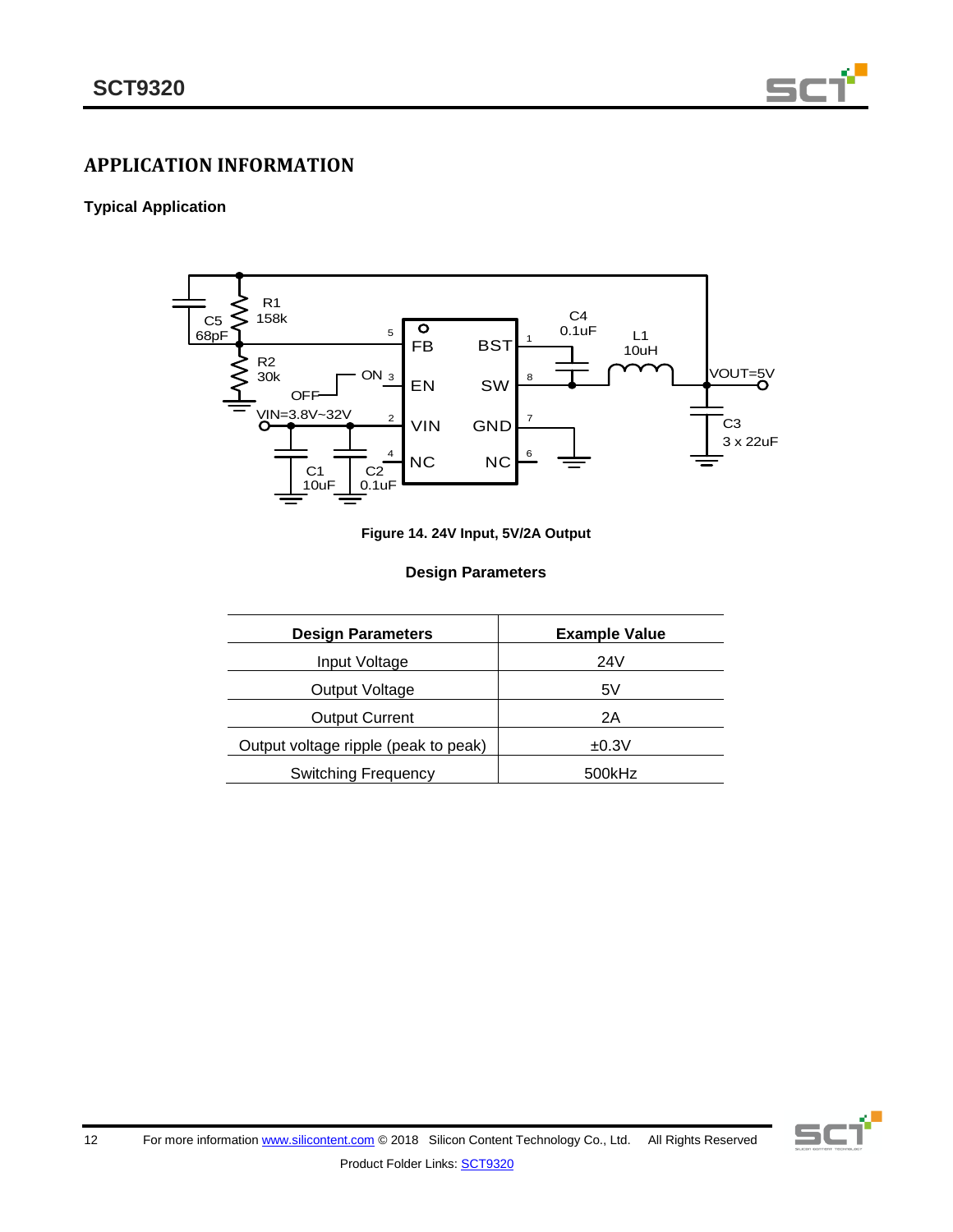

#### **Input Capacitor Selection**

For good input voltage filtering, choose low-ESR ceramic capacitors. A ceramic capacitor 10μF is recommended for the decoupling capacitor anda0.1μF ceramic bypass capacitor is recommended to be placed as close as possible to the VIN pin of the SCT9320.

Use Equation (3) to calculate the input voltage ripple:

$$
\Delta V_{IN} = \frac{I_{OUT}}{C_{IN} \times f_{SW}} \times \frac{V_{OUT}}{V_{IN}} \times (1 - \frac{V_{OUT}}{V_{IN}})
$$
(3)

Where:

- $C_{IN}$  is the input capacitor value
- f<sub>sw</sub> is the converter switching frequency
- lout is the maximum load current

Due to the inductor current ripple, the input voltage changes if there is parasitic inductance and resistance between the power supply and the VIN pin. It is recommended to have enough input capacitance to make the input voltage ripple less than 100mV. Generally, a 35V/10uF input ceramic capacitor is recommended for most of applications. Choose the right capacitor value carefully with considering high-capacitance ceramic capacitors DC bias effect, which has a strong influence on the final effective capacitance.

#### **Inductor Selection**

The performance of inductor affects the power supply's steady state operation, transient behavior, loop stability, and buck converter efficiency. The inductor value, DC resistance (DCR), and saturation current influences both efficiency and the magnitude of the output voltage ripple. Larger inductance value reduces inductor current ripple and therefore leads to lower output voltage ripple. For a fixed DCR, a larger value inductor yields higher efficiency via reduced RMS and core losses. However, a larger inductor within a given inductor family will generally have a greater series resistance, thereby counteracting this efficiency advantage.

Inductor values can have ±20% or even ±30% tolerance with no current bias. When the inductor current approaches saturation level, its inductance can decrease 20% to 35% from the value at 0-A current depending on how the inductor vendor defines saturation. When selecting an inductor, choose its rated current especially the saturation current larger than its peak current during the operation.

To calculate the current in the worst case, use the maximum input voltage, minimum output voltage, maxim load current and minimum switching frequency of the application, while considering the inductance with -30% tolerance and low-power conversion efficiency.

For a buck converter, calculate the inductor minimum value as shown in equation (4).

$$
L_{INDMIN} = \frac{V_{OUT} \times (V_{INMAX} - V_{OUT})}{V_{INMAX} \times K_{IND} \times I_{OUT} \times f_{SW}}
$$
(4)

Where:

 $K_{\text{IND}}$  is the coefficient of inductor ripple current relative to the maximum output current.

Therefore, the peak switching current of inductor,  $I_{LPEAK}$ , is calculated as in equation (5).

$$
I_{LPEAK} = I_{OUT} + K_{IND} \times \frac{I_{OUT}}{2}
$$
\n
$$
\tag{5}
$$

Set the current limit of the SCT9320 higher than the peak current  $I_{LPEAK}$  and select the inductor with the saturation current higher than the current limit. The inductor's DC resistance (DCR) and the core loss significantly affect the

efficiency of power conversion. Core loss is related to the core material and different inductors have

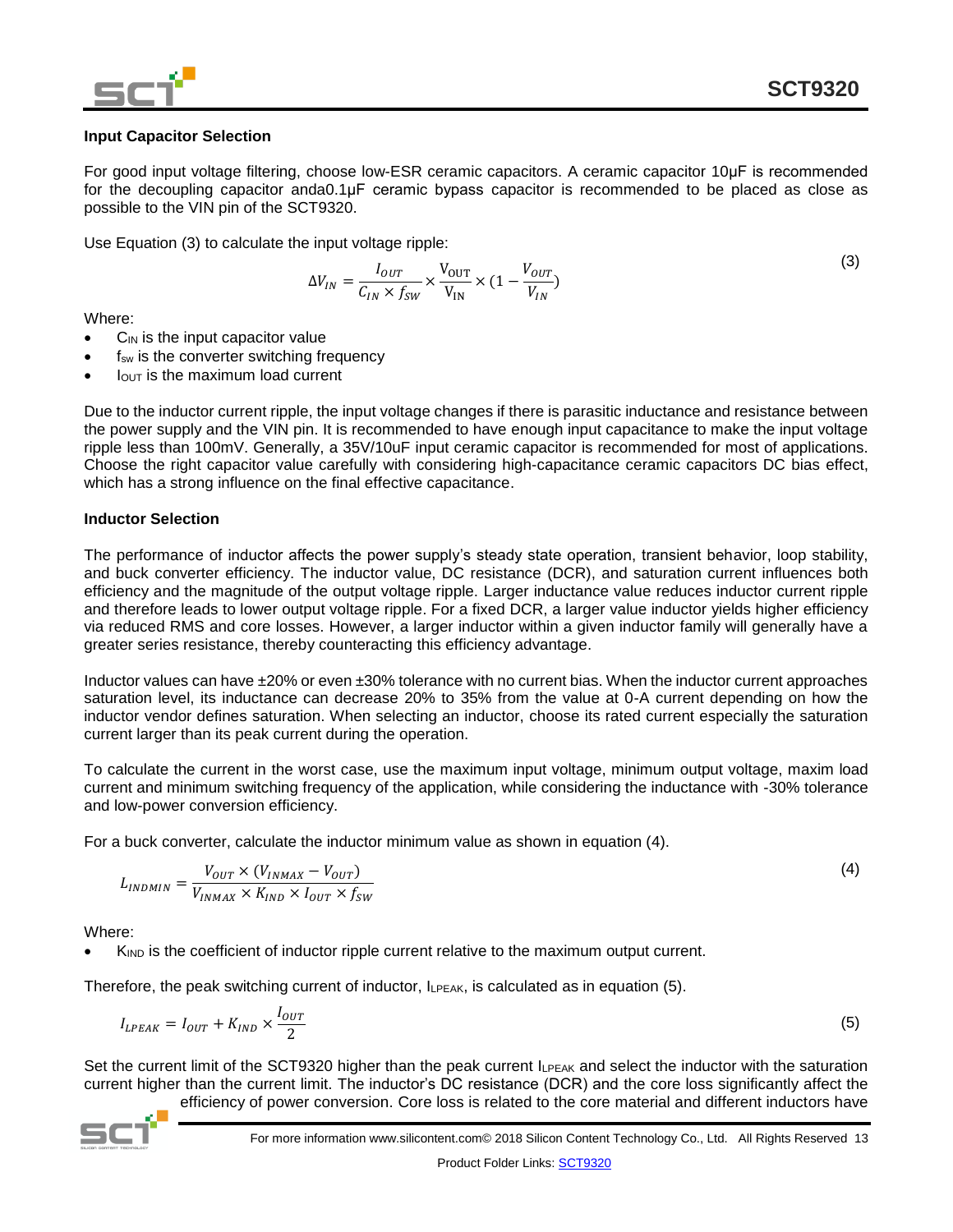

different core loss. For a certain inductor, larger current ripple generates higher DCR and ESR conduction losses and higher core loss.

Table 1 lists recommended inductors for the SCT9320. Verify whether the recommended inductor can support the user's target application with the previous calculations and bench evaluation. In this application, the WE's inductor 744314101 is used on SCT9320 evaluation board.

| <b>Part Number</b> | (uH) | <b>DCR Max</b><br>$(m\Omega)$ | <b>Saturation Current/Heat</b><br><b>Rating Current (A)</b> | Size Max<br>(LxWxH mm) | <b>Vendor</b>           |
|--------------------|------|-------------------------------|-------------------------------------------------------------|------------------------|-------------------------|
| 744314101          | 10   | 33                            | 3.5                                                         | 7x7x5                  | <b>Wurth Electronik</b> |

|  | Table 1. Recommended Inductors |  |
|--|--------------------------------|--|
|--|--------------------------------|--|

#### **Output Capacitor Selection**

For buck converter, the output capacitor value determines the regulator pole, the output voltage ripple, and how the regulator responds to a large change in load current. The output capacitance needs to be selected based on the most stringent of these three criteria.

For small output voltage ripple, choose a low-ESR output capacitor like a ceramic capacitor, for example, X5R and X7R family. Typically, 1~3x 22μF ceramic output capacitors work for most applications. Higher capacitor values can be used to improve the load transient response. Due to a capacitor's de-rating under DC bias, the bias can significantly reduce capacitance. Ceramic capacitors can lose most of their capacitance at rated voltage. Therefore, leave margin on the voltage rating to ensure adequate effective capacitance.

From the required output voltage ripple, use the equation (6) to calculate the minimum required effective capacitance, COUT.

$$
C_{OUT} = \frac{\Delta I_{LPP}}{8 \times V_{OUTRipple} \times f_{SW}}
$$
(6)

**Where** 

- VOUTRipple is output voltage ripple caused by charging and discharging of the output capacitor.
- $\Delta l_{\text{LPP}}$  is the inductor peak to peak ripple current, equal to  $k_{\text{IND}}$  \* lout.
- $f_{SW}$  is the converter switching frequency.

The allowed maximum ESR of the output capacitor is calculated by the equation (7).

$$
R_{ESR} = \frac{V_{OUTRipple}}{\Delta l_{LPP}}\tag{7}
$$

The output capacitor affects the crossover frequency  $f_c$ . Considering the loop stability and effect of the internal loop compensation parameters, choose the crossover frequency less than 55 kHz  $(\frac{1}{\sqrt{2}})$  $\frac{1}{10}$  × f<sub>SW</sub>) without considering the feed-forward capacitor. A simple estimation for the crossover frequency without feed forward capacitor is shown in equation (8), assuming  $C_{\text{OUT}}$  has small ESR.

$$
C_{OUT} > \frac{18k \times G_M \times G_{MP} \times 0.8V}{2\pi \times V_{OUT} \times f_C}
$$
\n(8)

**Where** 

- $G_M$  is the transfer conductance of the error amplifier (300uS).
- $G_{MP}$  is the gain from internal COMP to inductor current, which is  $5AV$ .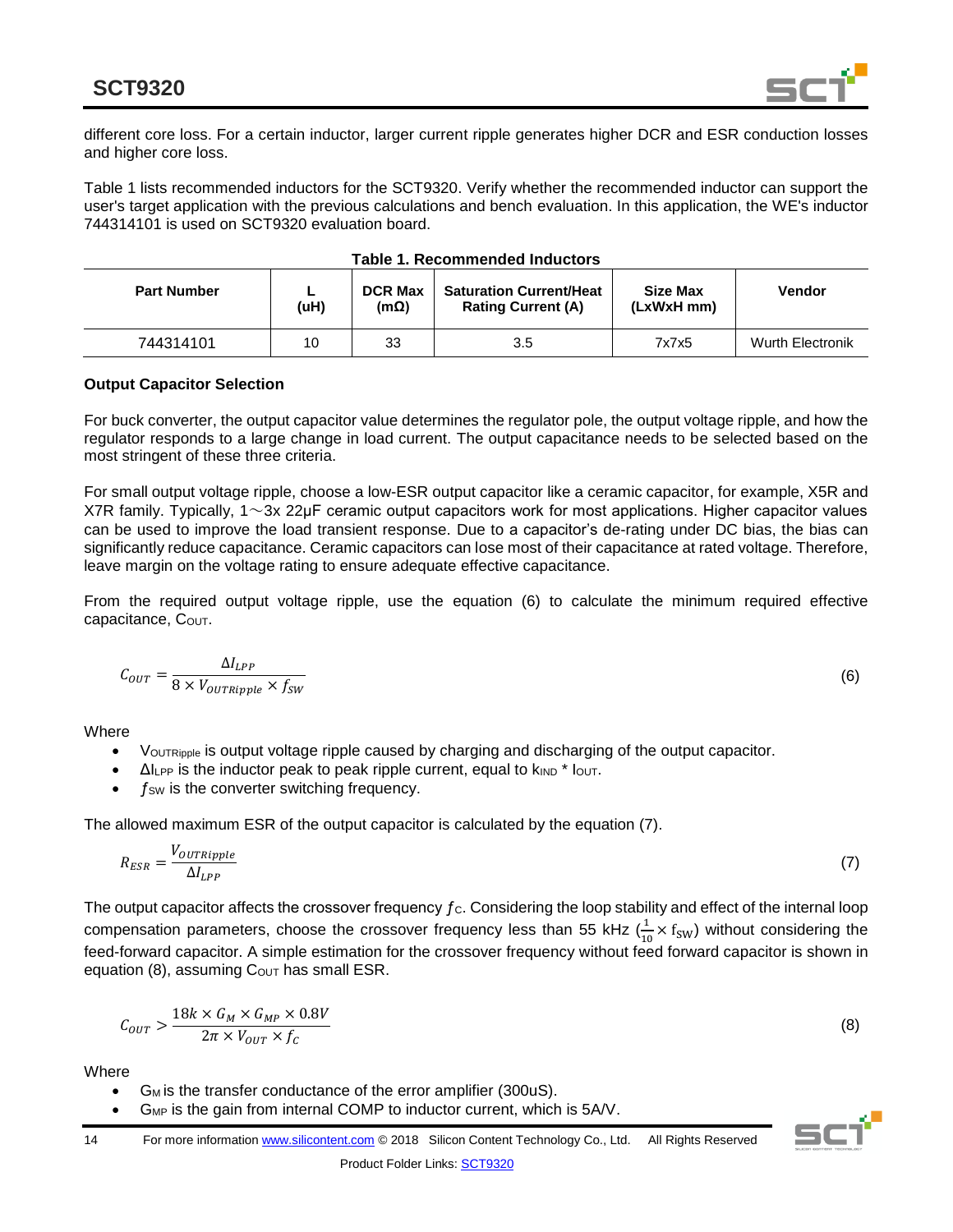fc is the cross over frequency.

Additional capacitance de-rating for aging, temperature and DC bias should be factored in which increases this minimum value. Capacitors generally have limits to the amount of ripple current they can handle without failing or producing excess heat. An output capacitor that can support the inductor ripple current must be specified. The capacitor data sheets specify the RMS (Root Mean Square) value of the maximum ripple current. Equation (9) can be used to calculate the RMS ripple current the output capacitor needs to support.

$$
I_{COUNTRMS} = \frac{V_{OUT} \cdot (V_{IN} - V_{OUT})}{\sqrt{12} \cdot V_{IN} \cdot L_{IND} \cdot f_{SW}}
$$
(9)

#### **Output Feed-Forward Capacitor Selection**

The SCT9320 has the internal integrated loop compensation as shown in the function block diagram. The compensation network includes a 18k resistor and a 7.6nF capacitor. Usually, the type II compensation network has a phase margin between 60 and 90 degree. However, if the output capacitor has ultra-low ESR, the converter results in low phase margin. To increase the converter phase margin, a feed-forward cap  $C_f$  is used to boost the phase margin at the converter cross-over frequency f<sub>c</sub>. Equation (10) is used to calculate the feed-forward capacitor.

$$
C_{ff} = \frac{1}{2\pi \cdot f_c \times R_1} \tag{10}
$$

#### **Output Feedback Resistor Divider Selection**

The SCT9320 features external programmable output voltage by using a resistor divider network R1 and R2 as shown in the typical application circuit Figure14. Use equation (11) to calculate the resistor divider values.

$$
R_1 = \frac{(V_{OUT} - V_{ref}) \times R_2}{V_{ref}} \tag{11}
$$

Set the resistor R2 value to be approximately 30k. Slightly increasing or decreasing R1 can result in closer output voltage matching when using standard value resistors.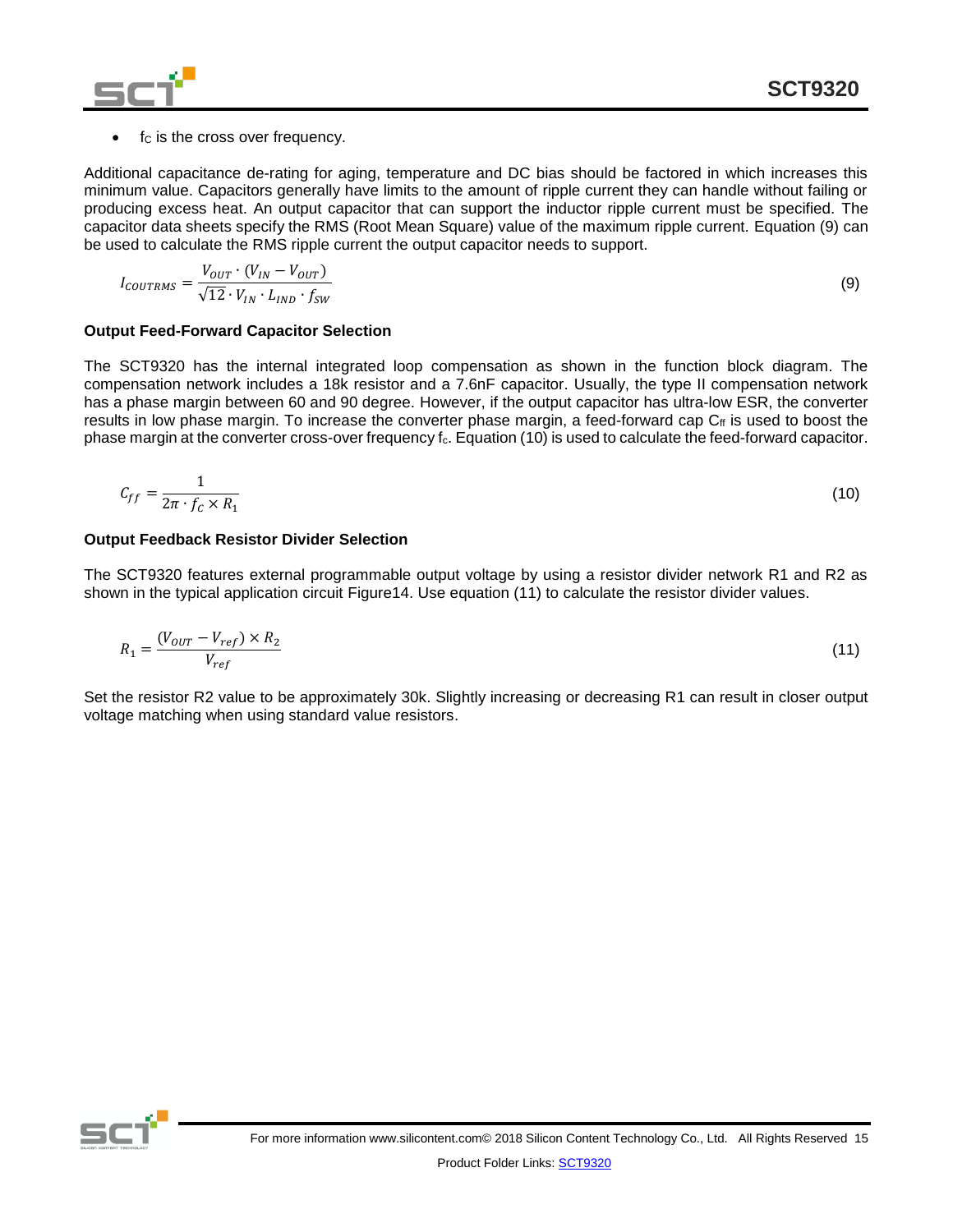

#### **Application Waveforms**



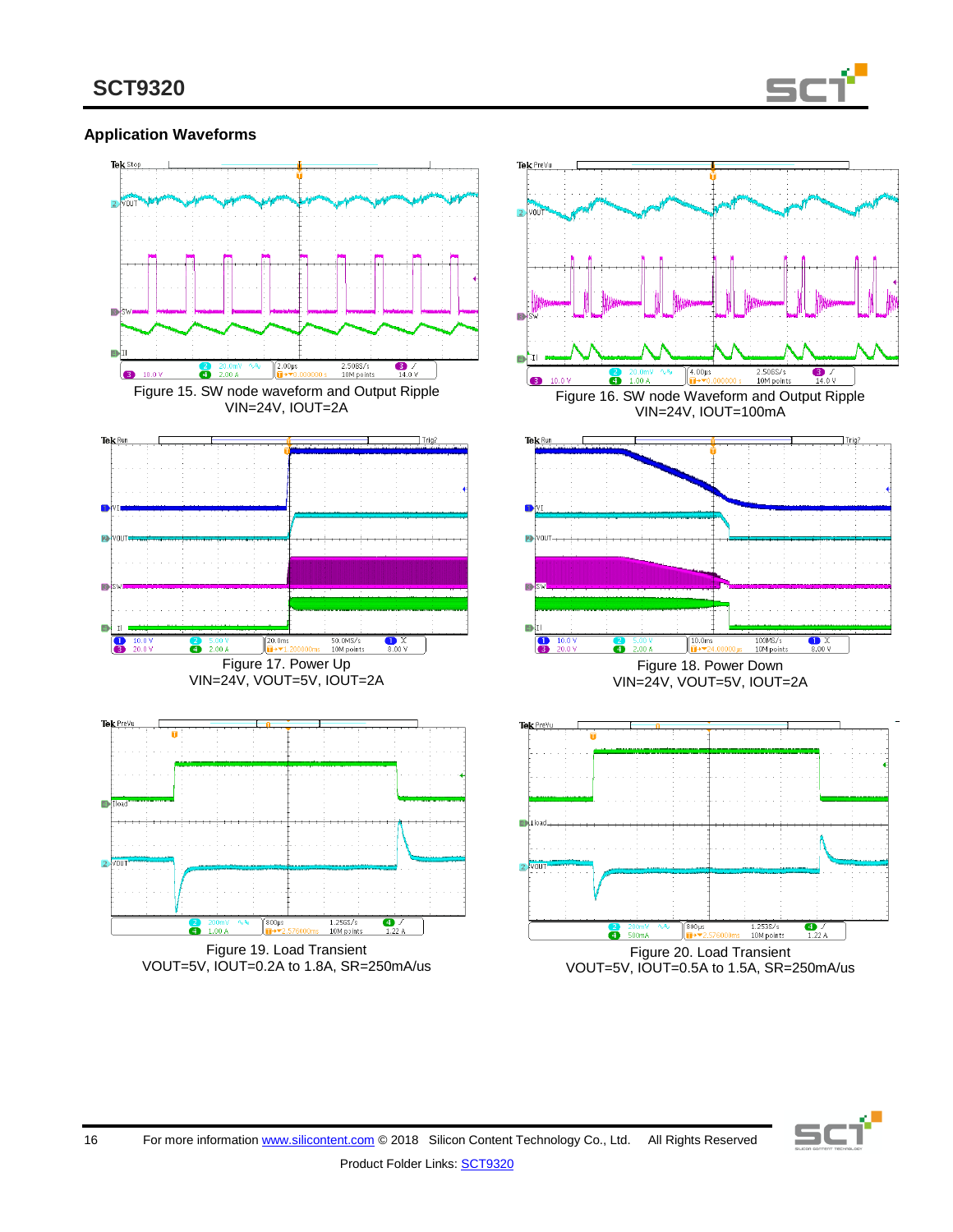

#### **Layout Guideline**

The regulator could suffer from instability and noise problems without carefully layout of PCB. Radiation of highfrequency noise induces EMI, so proper layout of the high-frequency switching path is essential. Minimize the length and area of all traces connected to the SW pin, and always use a ground plane under the switching regulator to minimize coupling. The input capacitor needs to be very close to the VIN pin and GND pin to reduce the input supply ripple. Place the capacitor as close to VIN pin as possible to reduce high frequency ringing voltage on SW pin as well. Figure 21 is the recommended PCB layout of SCT9320.

The layout needs be done with well consideration of the thermal. A large top layer ground plate using multiple thermal vias is used to improve the thermal dissipation. The bottom layer is a large ground plane connected to the top layer ground by vias.



Figure 21. PCB Layout Example

#### **Thermal Considerations**

The maximum IC junction temperature should be restricted to 125°C under normal operating conditions. Calculate the maximum allowable dissipation,  $P_{D(max)}$ , and keep the actual power dissipation less than or equal to  $P_{D(max)}$ . The maximum-power-dissipation limit is determined using Equation (12).

$$
P_{D(MAX)} = \frac{125 - T_A}{R_{\theta \text{JA}}} \tag{12}
$$

where

- T<sub>A</sub> is the maximum ambient temperature for the application.
- $\bullet$  R<sub>θJA</sub> is the junction-to-ambient thermal resistance given in the Thermal Information table.

The real junction-to-ambient thermal resistance RθJA of the package greatly depends on the PCB type, layout, thermal pad connection and environmental factor. Using thick PCB copper and soldering the GND to a large ground plate enhance the thermal performance. Using more vias connects the ground plate on the top layer and bottom layer around the IC without solder mask also enhance the thermal capability.

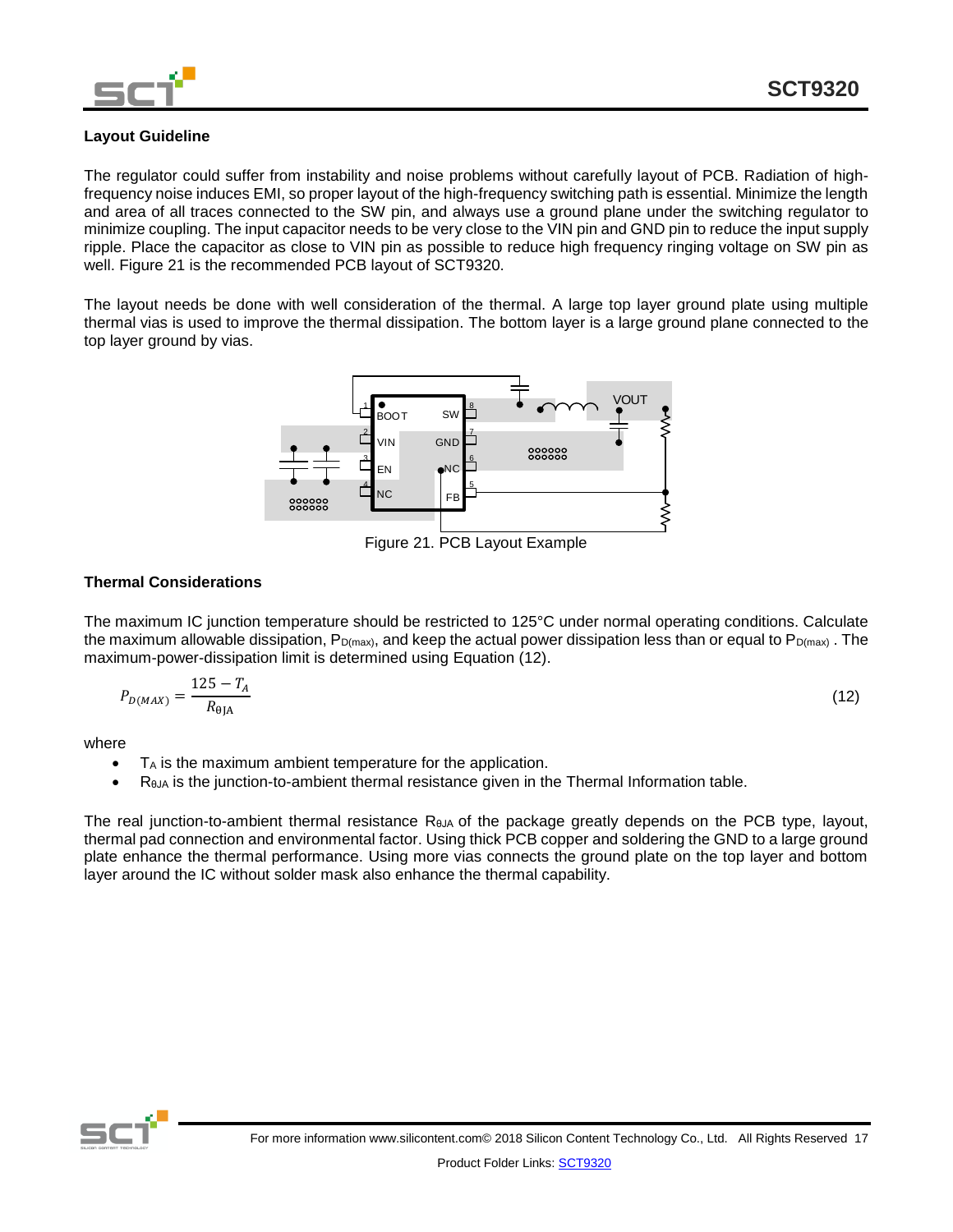

# **PACKAGE INFORMATION**





#### **NOTE:**

- 1. Drawing proposed to be made a JEDEC package outline MO-220 variation.
- 2. Drawing not to scale.
- 3. All linear dimensions are in millimeters.
- 4. Thermal pad shall be soldered on the board.
- 5. Dimensions of exposed pad on bottom of package do not include mold flash.
- 6. Contact PCB board fabrication for minimum solder mask web tolerances between the pins.



#### TOP VIEW **BOTTOM VIEW**

| <b>SYMBOL</b>  | <b>Unit: Millimeter</b> |            |             |
|----------------|-------------------------|------------|-------------|
|                | MIN                     | <b>TYP</b> | <b>MAX</b>  |
| A              | 1.35                    |            | 1.75        |
| A <sub>1</sub> | 0.1                     |            | 0.25        |
| A2             | 1.35                    |            | 1.55        |
| D              | 4.8                     |            | 5           |
| Е              | 5.8                     |            | 6.2         |
| E <sub>1</sub> | 3.8                     |            | 4.0         |
| b              | 0.33                    |            | 0.51        |
| C              | 0.17                    |            | 0.25        |
| е              |                         | 1.27(BSC)  |             |
|                | 0.40                    |            | 1.27        |
| θ              | በ°                      |            | $8^{\circ}$ |

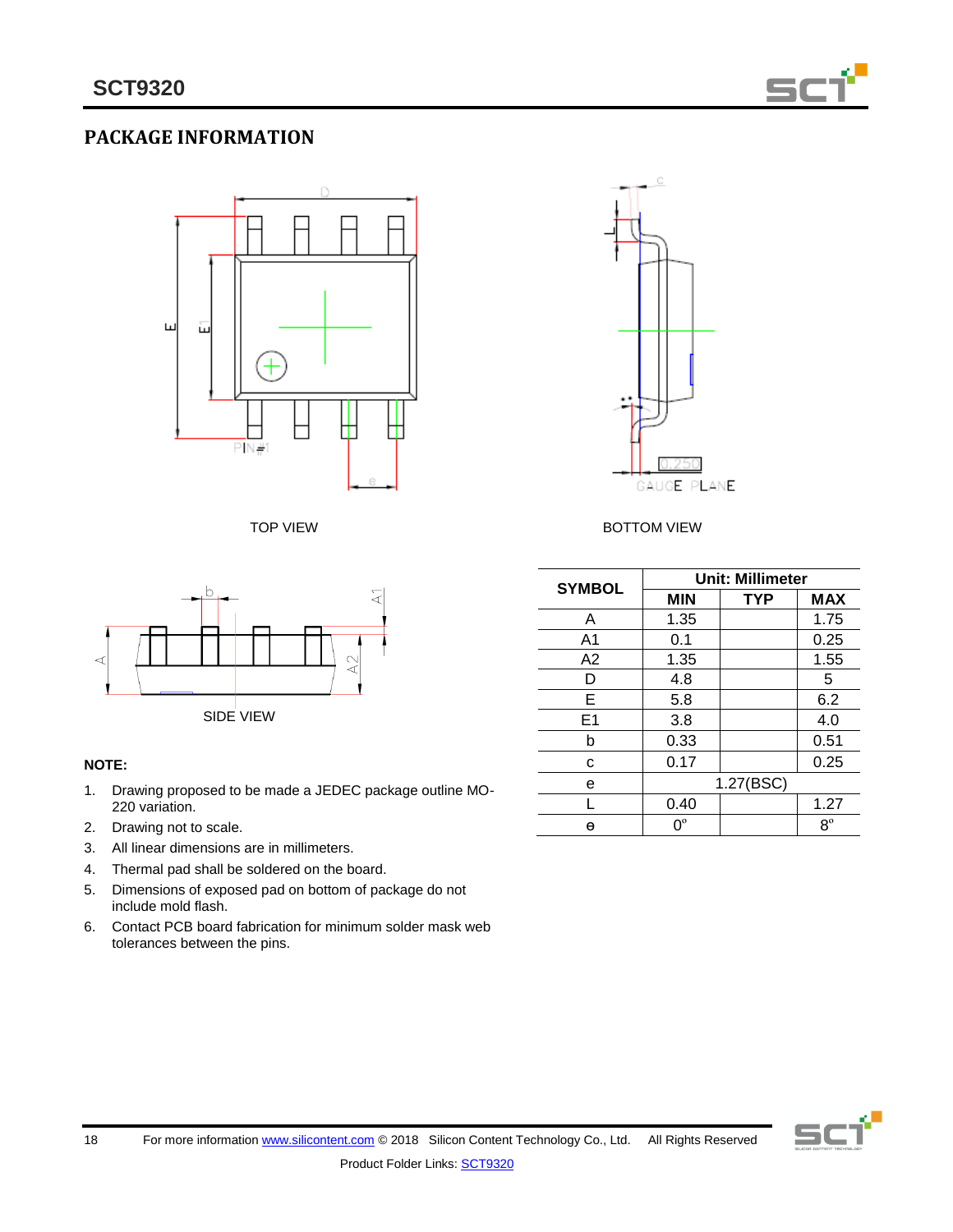

# **TAPE AND REEL INFORMATION**